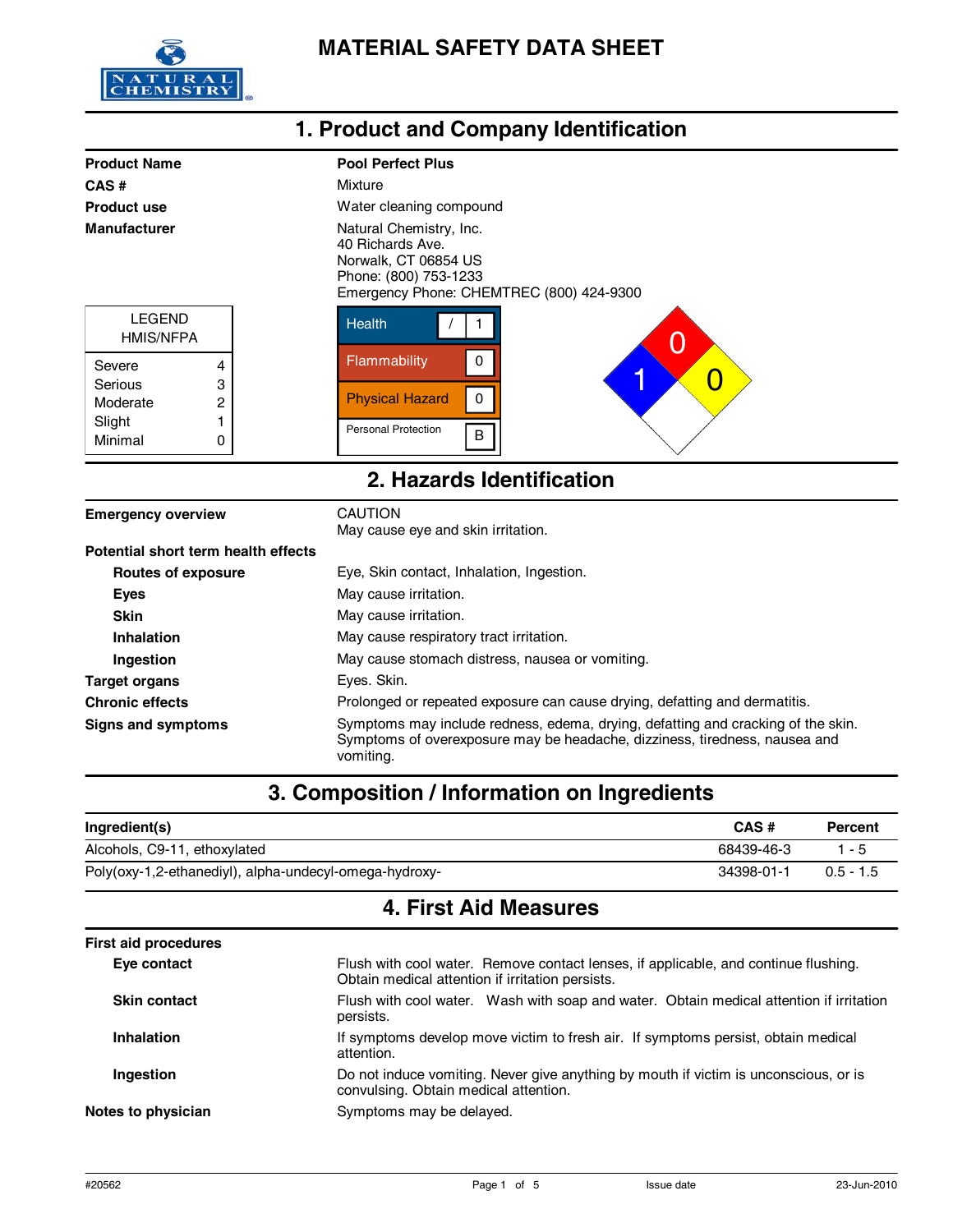General advice **If you feel unwell, seek medical advice (show the label where possible). Ensure that** medical personnel are aware of the material(s) involved, and take precautions to protect themselves. Show this safety data sheet to the doctor in attendance. Avoid contact with eyes and skin. Keep out of reach of children.

| <b>Flammable properties</b>                   | Not flammable by WHMIS/OSHA criteria.                                                                                                                                                                                                                                                                                                                    |  |
|-----------------------------------------------|----------------------------------------------------------------------------------------------------------------------------------------------------------------------------------------------------------------------------------------------------------------------------------------------------------------------------------------------------------|--|
| <b>Extinguishing media</b>                    |                                                                                                                                                                                                                                                                                                                                                          |  |
| Suitable extinguishing media                  | Treat for surrounding material.                                                                                                                                                                                                                                                                                                                          |  |
| Unsuitable extinguishing media Not available  |                                                                                                                                                                                                                                                                                                                                                          |  |
| <b>Protection of firefighters</b>             |                                                                                                                                                                                                                                                                                                                                                          |  |
| Specific hazards arising from<br>the chemical | Not available                                                                                                                                                                                                                                                                                                                                            |  |
| Protective equipment for<br>firefighters      | Firefighters should wear full protective clothing including self contained breathing<br>apparatus.                                                                                                                                                                                                                                                       |  |
| <b>Hazardous combustion products</b>          | May include and are not limited to: Oxides of carbon.                                                                                                                                                                                                                                                                                                    |  |
| <b>Explosion data</b>                         |                                                                                                                                                                                                                                                                                                                                                          |  |
| Sensitivity to mechanical<br>impact           | Not available                                                                                                                                                                                                                                                                                                                                            |  |
| Sensitivity to static discharge               | Not available                                                                                                                                                                                                                                                                                                                                            |  |
|                                               | 6. Accidental Release Measures                                                                                                                                                                                                                                                                                                                           |  |
| <b>Personal precautions</b>                   | Keep unnecessary personnel away. Do not touch or walk through spilled material. Do<br>not touch damaged containers or spilled material unless wearing appropriate protective<br>clothing. Keep people away from and upwind of spill/leak.                                                                                                                |  |
| <b>Methods for containment</b>                | Stop leak if you can do so without risk. Prevent entry into waterways, sewers,<br>basements or confined areas.                                                                                                                                                                                                                                           |  |
| Methods for cleaning up                       | Before attempting clean up, refer to hazard data given above. Small spills may be<br>absorbed with non-reactive absorbent and placed in suitable, covered, labelled<br>containers. Prevent large spills from entering sewers or waterways. Contact emergency<br>services and supplier for advice. Never return spills in original containers for re-use. |  |
|                                               | 7. Handling and Storage                                                                                                                                                                                                                                                                                                                                  |  |
| <b>Handling</b>                               | Use good industrial hygiene practices in handling this material.                                                                                                                                                                                                                                                                                         |  |

### **5. Fire Fighting Measures**

### **8. Exposure Controls / Personal Protection**

**Storage** Keep out of reach of children. Store in a closed container away from incompatible

materials.

| <b>Exposure limits</b>                                          |                                                         |                                                                                    |  |
|-----------------------------------------------------------------|---------------------------------------------------------|------------------------------------------------------------------------------------|--|
| Ingredient(s)                                                   |                                                         | <b>Exposure Limits</b>                                                             |  |
| Alcohols, C9-11, ethoxylated                                    |                                                         | <b>ACGIH-TLV</b>                                                                   |  |
|                                                                 |                                                         | Not established                                                                    |  |
|                                                                 |                                                         | <b>OSHA-PEL</b>                                                                    |  |
|                                                                 |                                                         | Not established                                                                    |  |
| Poly(oxy-1,2-ethanediyl), alpha-undecyl-omega-hydroxy-          |                                                         | <b>ACGIH-TLV</b>                                                                   |  |
|                                                                 |                                                         | Not established                                                                    |  |
|                                                                 |                                                         | <b>OSHA-PEL</b>                                                                    |  |
|                                                                 |                                                         | Not established                                                                    |  |
| <b>Engineering controls</b>                                     | General ventilation normally adequate.                  |                                                                                    |  |
| Personal protective equipment                                   |                                                         |                                                                                    |  |
| Wear safety glasses with side shields.<br>Eye / face protection |                                                         |                                                                                    |  |
| Hand protection                                                 | Rubber gloves. Confirm with a reputable supplier first. |                                                                                    |  |
| Skin and body protection                                        | As required by employer code.                           |                                                                                    |  |
| <b>Respiratory protection</b>                                   |                                                         | Where exposure quideline levels may be exceeded, use an approved NIOSH respirator. |  |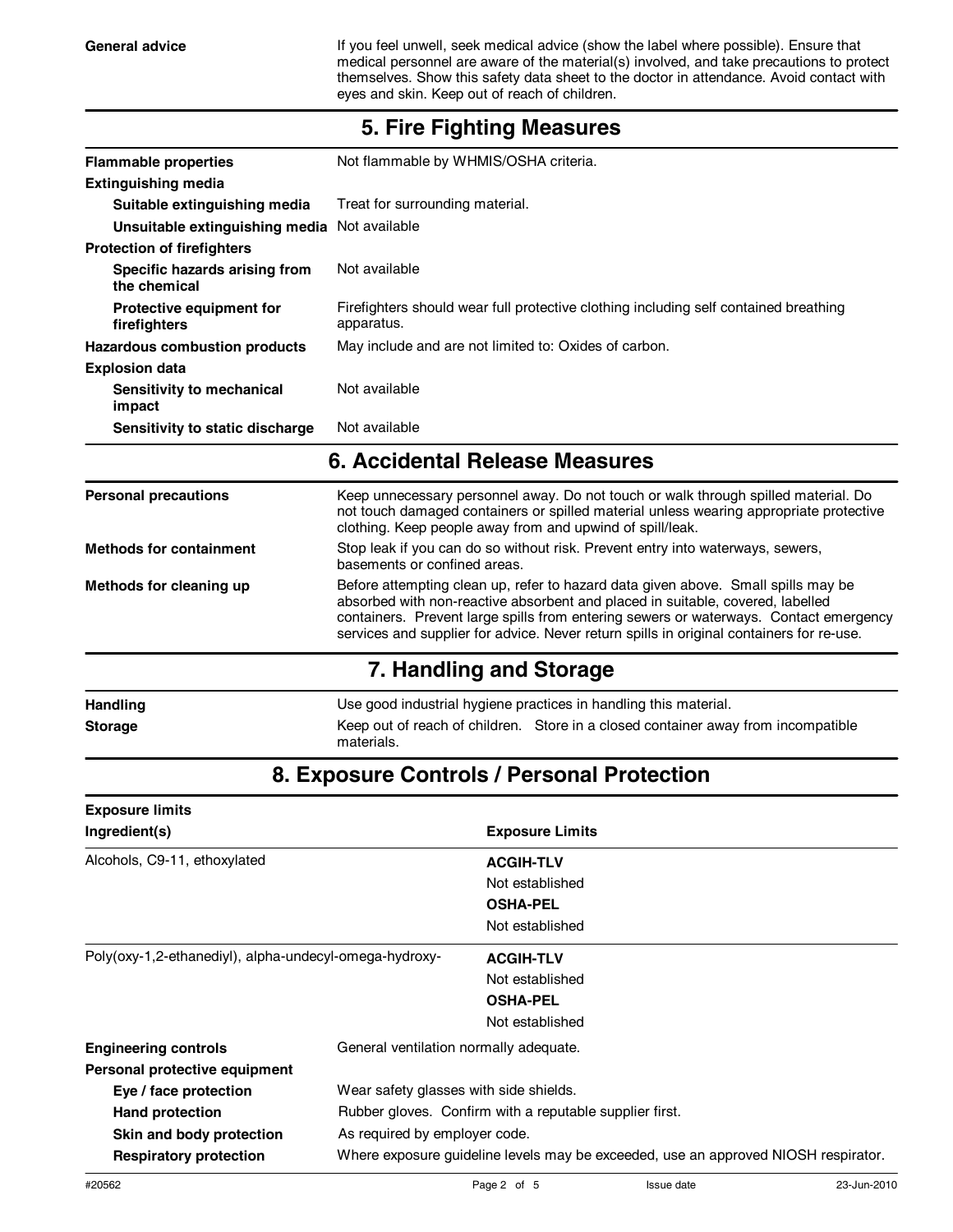**General hygiene considerations** Handle in accordance with good industrial hygiene and safety practice. When using do not eat or drink. Wash hands before breaks and immediately after handling the product.

| Appearance                                        | Cloudy         |
|---------------------------------------------------|----------------|
| Color                                             | Amber          |
| Form                                              | Liquid         |
| Odor                                              | Characteristic |
| Odor threshold                                    | Not available  |
| <b>Physical state</b>                             | Liquid         |
| рH                                                | $5.5 - 6.5$    |
| <b>Melting point</b>                              | Not available  |
| Freezing point                                    | Not available  |
| <b>Boiling point</b>                              | Not available  |
| Pour point                                        | Not available  |
| <b>Evaporation rate</b>                           | Not available  |
| Flash point                                       | Not available  |
| <b>Auto-ignition temperature</b>                  | Not available  |
| Flammability limits in air, lower, %<br>by volume | Not available  |
| Flammability limits in air, upper, %<br>by volume | Not available  |
| Vapor pressure                                    | Not available  |
| Vapor density                                     | Not available  |
| <b>Specific gravity</b>                           | $1.01 - 1.02$  |
| <b>Relative density</b>                           | $8.4 - 8.5$    |
| Octanol/water coefficient                         | Not available  |
| <b>Percent volatile</b>                           | Not available  |
|                                                   |                |

### **9. Physical and Chemical Properties**

# **10. Stability and Reactivity**

| <b>Chemical stability</b>          | Stable under recommended storage conditions.                                           |
|------------------------------------|----------------------------------------------------------------------------------------|
| <b>Conditions to avoid</b>         | Do not mix with other chemicals.                                                       |
| Incompatible materials             | Acids, Oxidizers,                                                                      |
|                                    | Hazardous decomposition products May include and are not limited to: Oxides of carbon. |
| Possibility of hazardous reactions | Hazardous polymerization does not occur.                                               |

# **11. Toxicological Information**

| <b>Component analysis - LC50</b>                       |  |                                                 |  |
|--------------------------------------------------------|--|-------------------------------------------------|--|
| Ingredient(s)                                          |  | <b>LC50</b>                                     |  |
| Alcohols, C9-11, ethoxylated                           |  | 5 mg/l/4h rat                                   |  |
| Poly(oxy-1,2-ethanediyl), alpha-undecyl-omega-hydroxy- |  | Not available                                   |  |
| <b>Component analysis - Oral LD50</b>                  |  |                                                 |  |
| Ingredient(s)                                          |  | <b>LD50</b>                                     |  |
| Alcohols, C9-11, ethoxylated                           |  | 1200 mg/kg rat                                  |  |
| Poly(oxy-1,2-ethanediyl), alpha-undecyl-omega-hydroxy- |  | 1700 mg/kg rat                                  |  |
| <b>Effects of acute exposure</b>                       |  |                                                 |  |
| Eye                                                    |  | May cause irritation.                           |  |
| <b>Skin</b>                                            |  | May cause irritation.                           |  |
| Inhalation                                             |  | May cause respiratory tract irritation.         |  |
| Ingestion                                              |  | May cause stomach distress, nausea or vomiting. |  |
| <b>Sensitization</b>                                   |  | Non-hazardous by WHMIS/OSHA criteria.           |  |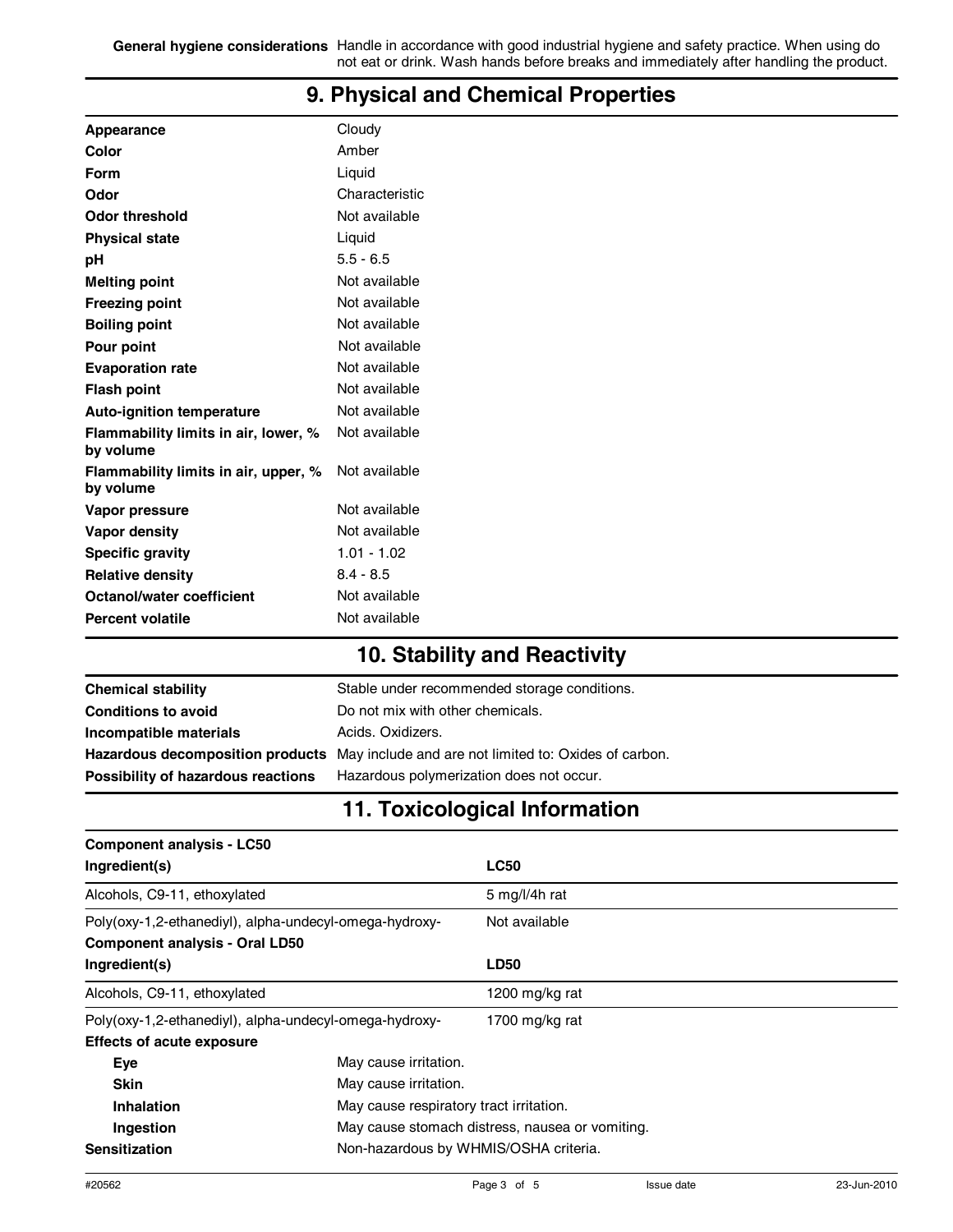| <b>Chronic effects</b>       | Non-hazardous by WHMIS/OSHA criteria. |
|------------------------------|---------------------------------------|
| Carcinogenicity              | Non-hazardous by WHMIS/OSHA criteria. |
| <b>Mutagenicity</b>          | Non-hazardous by WHMIS/OSHA criteria. |
| <b>Reproductive effects</b>  | Non-hazardous by WHMIS/OSHA criteria. |
| <b>Teratogenicity</b>        | Non-hazardous by WHMIS/OSHA criteria. |
| <b>Synergistic Materials</b> | Not available                         |

| 12. Ecological Information |
|----------------------------|
|----------------------------|

| <b>Ecotoxicity</b>               | Not available |
|----------------------------------|---------------|
| <b>Environmental effects</b>     | Not available |
| <b>Aquatic toxicity</b>          | Not available |
| Persistence / degradability      | Not available |
| Bioaccumulation / accumulation   | Not available |
| <b>Partition coefficient</b>     | Not available |
| Mobility in environmental media  | Not available |
| <b>Chemical fate information</b> | Not available |
| Other adverse effects            | Not available |
|                                  |               |

### **13. Disposal Considerations**

| Contaminated packaging                   | Not available                                                                          |
|------------------------------------------|----------------------------------------------------------------------------------------|
| Waste from residues / unused<br>products | Not available                                                                          |
| <b>Disposal instructions</b>             | Review federal, state/provincial, and local government requirements prior to disposal. |
| Waste codes                              | Not available                                                                          |

### **14. Transport Information**

#### **U.S. Department of Transportation (DOT)**

Not regulated as dangerous goods.

#### **Transportation of Dangerous Goods (TDG - Canada)**

Not regulated as dangerous goods.

# **15. Regulatory Information**

| <b>Canadian federal regulations</b>                                                                           | This product has been classified in accordance with the hazard criteria of the Controlled<br>Products Regulations and the MSDS contains all the information required by the<br><b>Controlled Products Regulations.</b> |
|---------------------------------------------------------------------------------------------------------------|------------------------------------------------------------------------------------------------------------------------------------------------------------------------------------------------------------------------|
| <b>US Federal regulations</b>                                                                                 | This product is a "Hazardous Chemical" as defined by the OSHA Hazard<br>Communication Standard, 29 CFR 1910.1200.<br>All components are on the U.S. EPA TSCA Inventory List.                                           |
| $\mathbf{A}$ . The set of $\mathbf{A}$ is the set of $\mathbf{A}$ is the set of $\mathbf{A}$ and $\mathbf{A}$ |                                                                                                                                                                                                                        |

### **Occupational Safety and Health Administration (OSHA)**

**29 CFR 1910.1200 hazardous chemical** Yes

### **Superfund Amendments and Reauthorization Act of 1986 (SARA)**

| <b>Hazard categories</b>                     | Immediate Hazard - Yes<br>Delayed Hazard - No<br>Fire Hazard - No<br>Pressure Hazard - No<br>Reactivity Hazard - No |
|----------------------------------------------|---------------------------------------------------------------------------------------------------------------------|
| Section 302 extremely<br>hazardous substance | N٥                                                                                                                  |